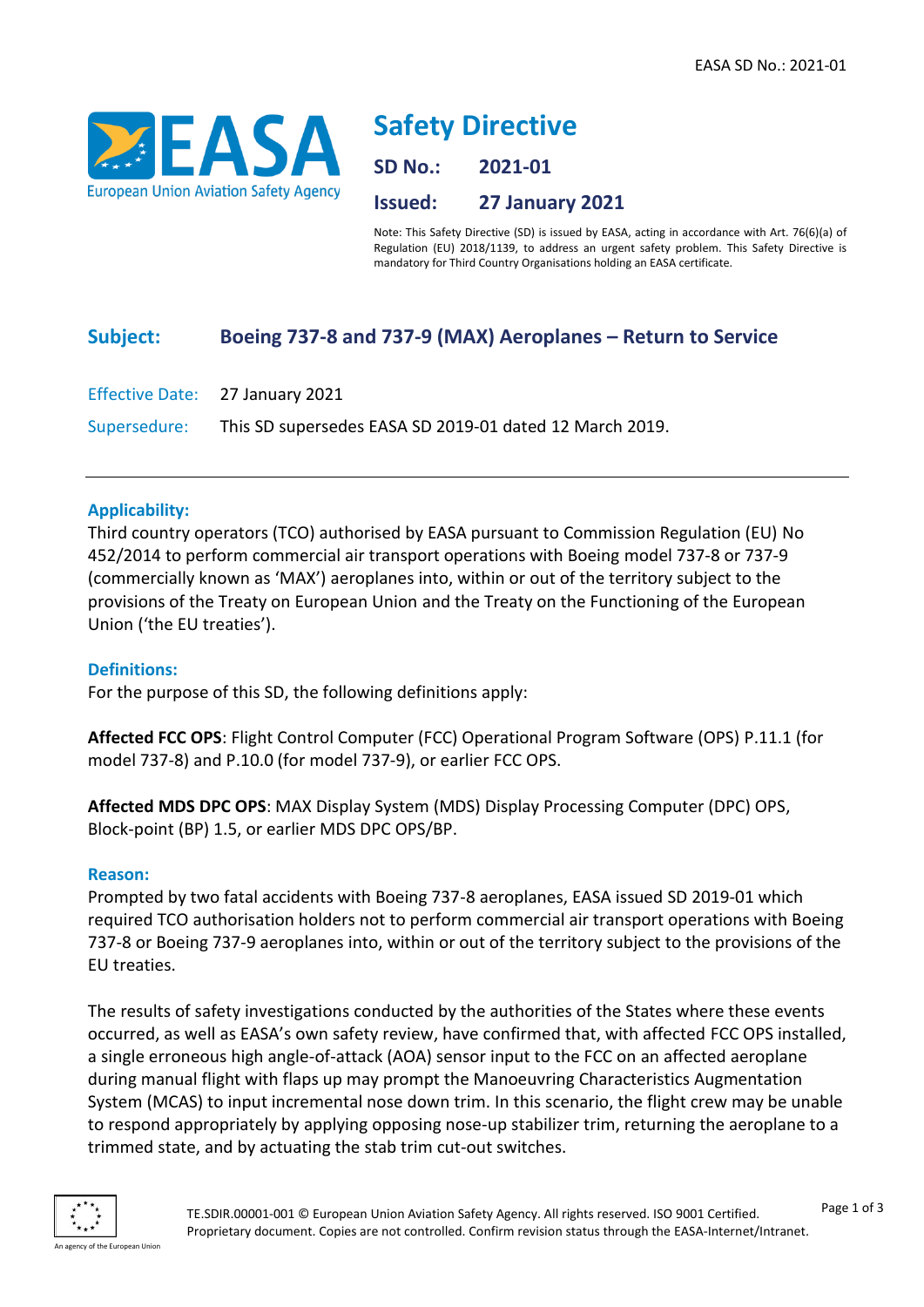This condition, if not corrected, could lead to a stabilizer position that cannot be fully countered with elevator input, possibly resulting in loss of control of the aeroplane.

Prompted by those findings, Boeing developed new OPS for FCC and MDS DPC and issued the associated Service Bulletins to provide instructions for OPS in-service installation. Boeing also updated the applicable flight crew training programme(s), introducing new training to ensure pilot understanding of the MCAS functions, the consequences of introducing the new OPS, and the new 'Airspeed unreliable' procedure.

EASA conducted a comprehensive review of the measures proposed by Boeing, including flight testing, and considers that these measures adequately address the above described unsafe condition.

In addition, EASA has gathered factual evidence that, upon single failure of an AOA sensor during a "Required Navigation Performance - Authorization Required" (RNP-AR) approach, all flight guidance that allows the pilot to guide the aeroplane along the intended flight path is lost, and therefore the crew is left with no means to ensure that the aeroplane's trajectory can be maintained within the tolerated lateral deviation. This condition, if not corrected, may constitute an unsafe condition in case the RNP-AR approach has been implemented because of terrain or obstacle constraints in the vicinity of the airfield.

For the reasons described above, after the actions required by this SD have been accomplished, the affected Boeing 737-8 and 737-9 aeroplanes can be used to perform flights under the TCO authorisation, with the limitation not to perform RNP-AR approach operations.

In order to ensure safe operation of the affected Boeing 737-8 and 737-9 aeroplanes upon return to service, this SD requires that pilots perform the return to service (RTS) training, including ground and flight training in a suitable full flight simulator (FFS), prior to operating the affected aeroplanes.

### **Required Action(s) and Compliance Time(s):**

Before the first commercial air transport flight performed by Boeing 737-8 and 737-9 aeroplanes and conducted pursuant to the privileges and conditions established by the TCO authorisation, into, within or out of the territory subject to the provisions of the EU treaties, the operator shall:

- (1) Implement all elements contained in Federal Aviation Administration (FAA) [AD 2020-24-02,](https://rgl.faa.gov/Regulatory_and_Guidance_Library/rgad.nsf/0/fb91abc41ef06432862586260051e5df/$FILE/2020-24-02.pdf) or in EASA AD 2021-0039 or, where applicable, in an AD issued by the State of Registry that contains the same elements as FAA AD 2020-24-02, or EASA AD 2021-0039.
- (2) Ensure all pilots operating flights conducted under the TCO authorisation have undergone the RTS training (see Note 1 of this SD) contained in FAA [Flight Standardization Board \(FSB\) Report](https://fsims.faa.gov/PICDetail.aspx?docId=FSB%20B737%20Rev%2017)  [for Boeing 737,](https://fsims.faa.gov/PICDetail.aspx?docId=FSB%20B737%20Rev%2017) Revision 17, Appendix 7 (Boeing 737 MAX Special Training for Flight Crews).

Note 1: The content of Appendix 7 of FAA FSB Report for Boeing 737, Revision 17, is equivalent to the RTS training specified in EASA AD 2021-0039.